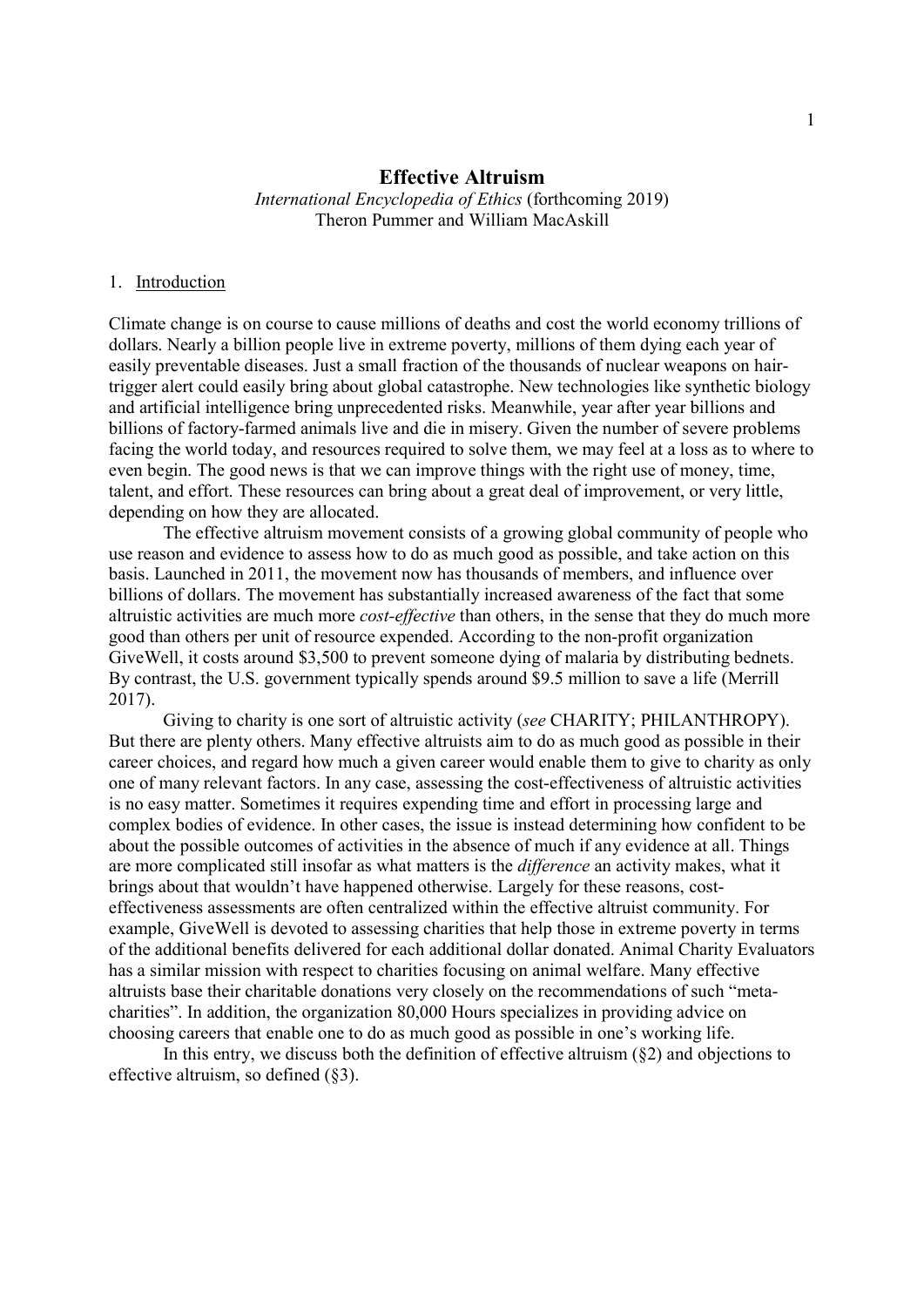# 2. The Definition of Effective Altruism

Many take effective altruism to be synonymous with utilitarianism, the normative theory according to which an act is right if and only if it produces no less well-being than any available act (see UTILITARIANISM; WELL-BEING). This is a category mistake. Effective altruism is not utilitarianism, nor is it any other normative theory or claim. Instead, effective altruism is the project of using evidence and reason to try to find out how to do the most good, and on this basis trying to do the most good (MacAskill forthcoming). We here offer a series of considerations that support and clarify this definition of effective altruism. They are largely driven by how the term is used by leaders and members of the effective altruism community, as well as by the views and activities of those within the community. We are mindful of the possibility that effective altruism will evolve over time. The definition offered here should therefore be regarded as provisional.

The tentative aim of effective altruism is doing good in the sense of promoting wellbeing, with everyone's well-being counting equally. Effective altruism, then, is tentatively welfarist in that its tentative aim in doing good concerns promoting well-being only, and not, say, protecting biodiversity or conserving natural beauty for their own sakes (see WELFARISM). Since effective altruism is a project, rather than a normative claim, it is possible for one to both adopt this project as well as accept a non-welfarist conception of the good (or indeed to adopt multiple projects, some of which involve promoting welfarist good and some of which involve promoting non-welfarist good).

Effective altruism is also impartial in that its tentative aim is to promote well-being without regard to who in particular has a given amount of well-being, their race, gender, nationality, and so forth (see IMPARTIALITY). The outcome in which Anya has 1 unit of wellbeing, Basilio has 10 units, and Chloe has 100 units, is just as good, from an impartial point of view, as the outcome in which Chloe has 1 unit of well-being, Anya has 10 units, and Basilio has 100 units; moreover, we don't need to know anything further about Anya, Chloe, and Basilio to know that that's the case. (Precise well-being units are used here for illustrative purposes only; quantities of well-being might be imprecise.)

Impartiality about who in particular has a given amount of well-being is compatible with prioritizing benefits to the worse off (see PRIORITARIANISM). Suppose Anya has 1 unit of well-being and Basilio has 10 units. We can claim that getting an extra unit of well-being to Anya has greater priority, or does more to make the outcome better, than getting an extra unit to Basilio, because getting an extra unit to anyone who has 1 unit has greater priority than getting an extra unit to anyone else who has 10 units.

There are many different altruistic activities we can engage in, either directly or through charitable donations. They include, for example: feeding the hungry; protecting endangered species; mitigating climate change; reforming immigration policy; researching cures for illnesses; preventing sexual violence; aiding those in extreme poverty; eliminating factory farming; averting nuclear war. Effective altruism's impartiality drives what is sometimes referred to as its "cause neutrality", that is, choosing among the many various possible activities, causes, or problems on the basis of which enable us to do the most good with limited resources, rather than on the basis of (say) personal connections. Of course, because skills and experiences vary substantially across individuals, it is often the case that different people can do substantially more good by working on different problems. According an instrumental role for personal fit is consistent with acting impartially.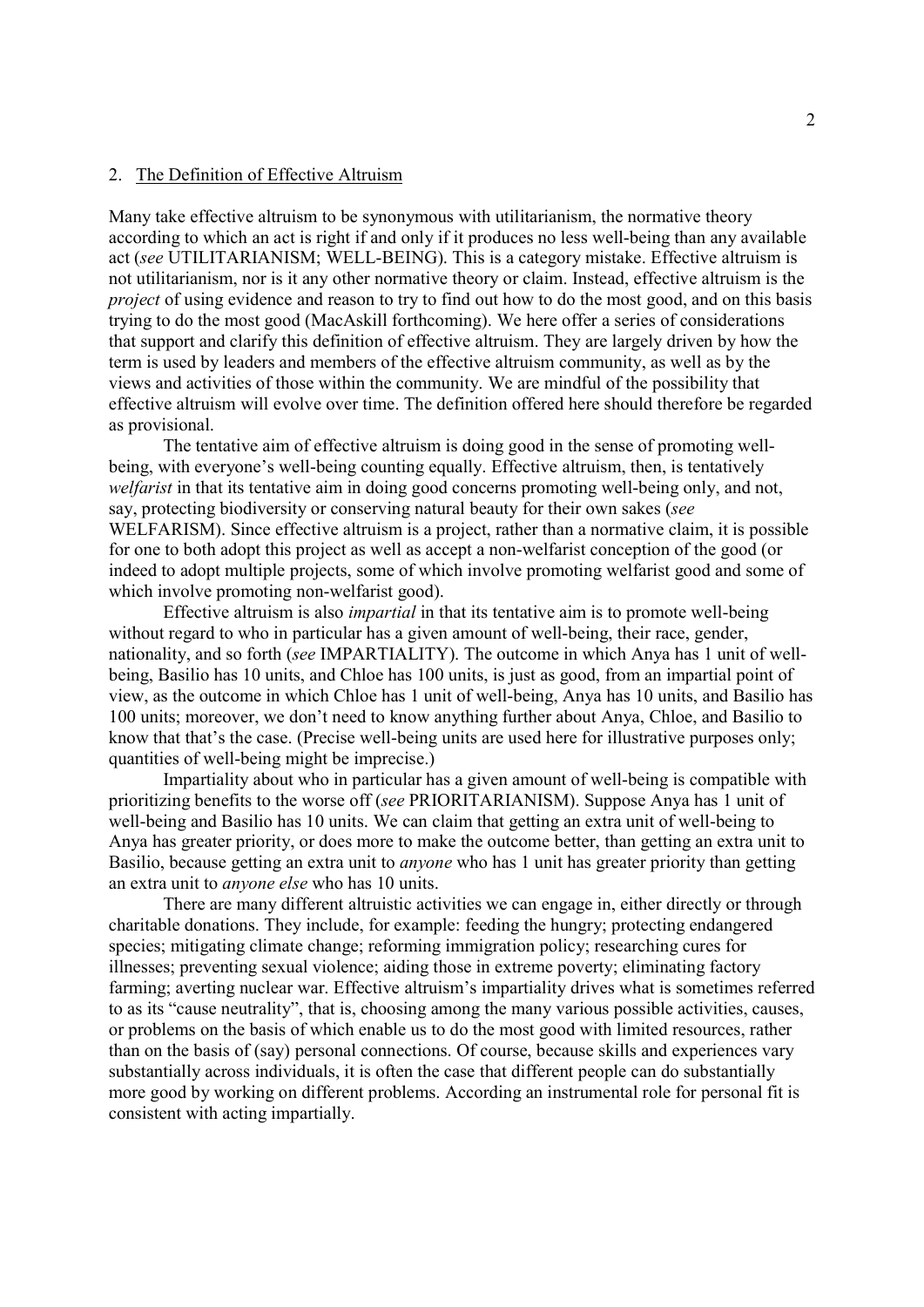Effective altruism is also about prioritizing benefiting more people rather than fewer, at least when all else is equal. Suppose that, with a fixed amount of resources, we could either restore eyesight to two people or instead restore eyesight to twenty others. It is relatively uncontroversial that the latter would do more good, other things being equal. Next suppose we could either restore eyesight to a hundred people or instead save two others from dying of malaria. Even in the presence of full empirical information, it may not be obvious which would do more good. There is significant philosophical disagreement about whether and how benefits of various sizes for separate individuals evaluatively combine (see AGGREGATION).

On a simple additive view of aggregation, the good done by conferring a collection of benefits is given by the sum of the sizes of each of the benefits conferred. For example, if preventing a mild headache corresponds to a gain of 0.01 units of well-being, and preventing a death corresponds to a gain of 1,000 units of well-being, then on this simple additive view more good is done by saving 200,001 people from a mild headache than saving two from death. This view is highly controversial. Many doubt there is any number of people it would be better to save from a mild headache than save two from death. Still, most of us accept at least some more limited form of aggregation. Suppose we could either save two people from death or save two million others from losing their legs. Most accept that it would be better to save the many, if they were sufficiently numerous (see the survey data in Voorhoeve 2014: footnote 3).

The effective altruist project aligns with common sense in its incorporation of at least some limited form of aggregation (according to which it matters both how many individuals benefit and how much they benefit each). Which particular account of aggregation is correct, and more broadly which particular impartial welfarist conception of the good is correct, are notoriously difficult, yet extremely important, questions. Does impartiality extend, for example, to possible future persons (Parfit 1984: part four) or to sentient nonhuman animals (Singer  $2009$ ? As these questions make clear, there are *philosophical* as well as empirical challenges to working out how to do the most good, impartially construed, per dollar (or other unit of resource) expended.

Given these various challenges, a strict view according to which only those who are in fact successful in their aims to promote the good qualify as engaging in effective altruism seems under-inclusive. Instead it seems we can engage in effective altruism even if we are not in fact doing as much good as possible (as specified by whichever impartial welfarist conception of the good is correct). If we are genuinely trying to do this, that is enough for us to be engaged in the project, though of course trying is not itself the project's aim. Its tentative aim is promoting as much well-being impartially construed as possible.

The effective altruist project has two aspects, one intellectual and the other practical. The intellectual aspect is trying to find out how to do the most good through the use of reason and evidence (involving empirical sciences as well as epistemology, ethics, and decision theory). The practical aspect is trying to do the most good, which consists in altruistic activity based on or informed by the intellectual aspect. Must one engage in both of these aspects of the project, at least to some extent, to engage in the project at all? One might engage in effective altruism by focusing almost exclusively on the intellectual aspect. Of course, some may find it odd that trying to find out how to do the most good without *any* intention of doing good (e.g., by sharing one's findings with those who will do good by using them) could count as engaging in effective altruism.

At the other extreme, suppose one bases one's altruistic activities on the advice of others completely blindly, and just happens to be promoting a lot of good by dint of following the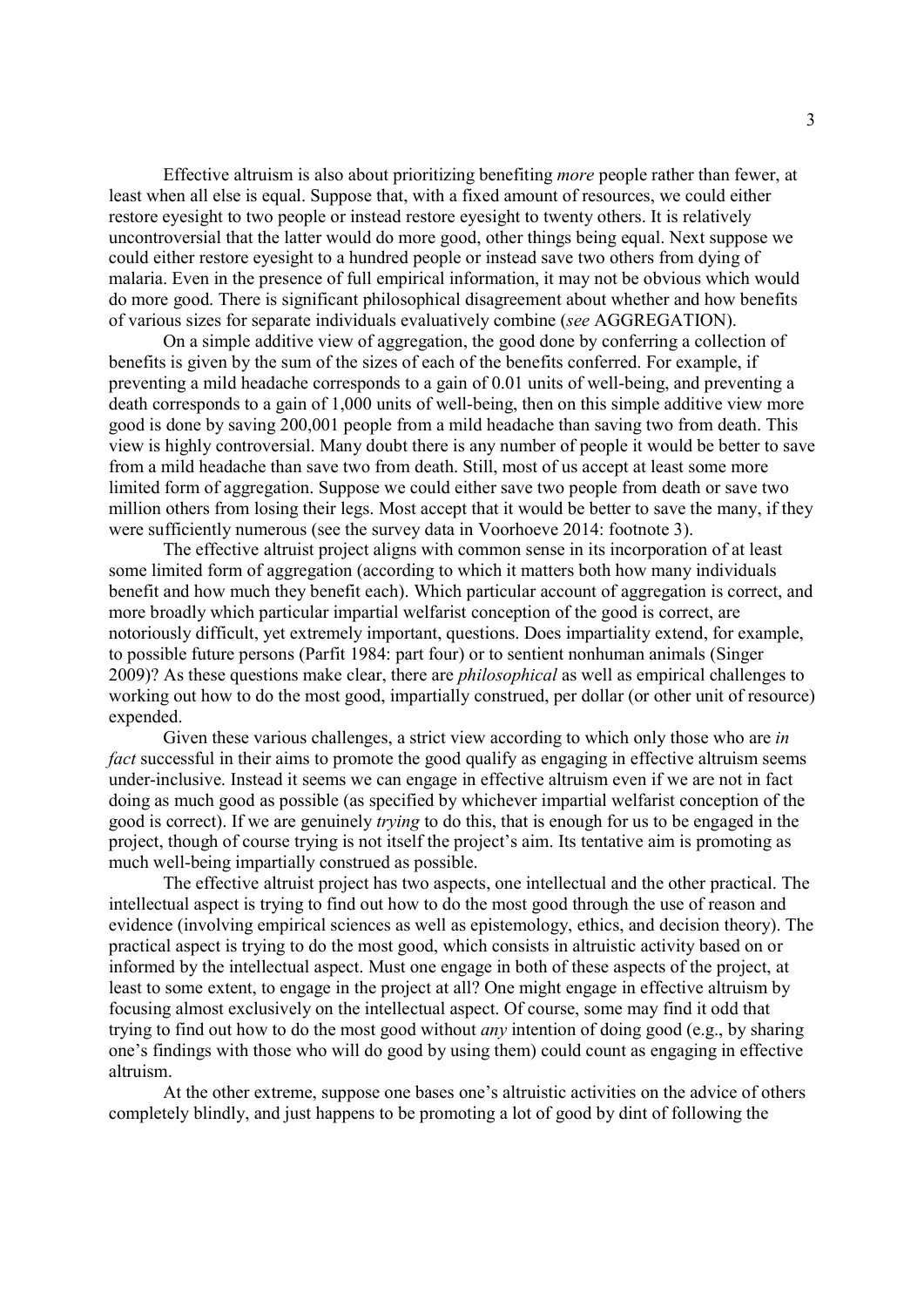recommendations of effective altruists. Some may hold that, to be engaging in the project of effective altruism, one must use reason or evidence to some extent, for example in determining whom to ask for advice, so that one is justified to at least some extent in one's choice of altruistic activities. We need not here take a stand on such questions. But surely engaging in the intellectual aspect of effective altruism does not require one to conceive of one's altruistic activities as obligatory, or as doing good in any metaethically heavyweight sense of "good".

If effective altruism is the project of using evidence and reason to try to find out how to do the most good, and on this basis trying to do the most good, then what is an effective altruist? We do not believe that, to be an effective altruist, one must always be engaged in or motivated by effective altruism. Most if not all effective altruists have a variety of projects in their lives besides effective altruism, even if effective altruism is one of their most central projects. So it seems one need not be a perfect effective altruist to be an effective altruist. Similarly, occasionally running slower than you are able to does not disqualify you from being a fast runner. Being a fast runner is a matter of running fast enough, and being an effective altruist is a matter of engaging in effective altruism enough. Perhaps significant engagement is enough. If "enough" or "significant" are hopelessly arbitrary or vague, we can instead construe being an effective altruist as purely a matter of degree, corresponding to the degree to which one engages in effective altruism.

Finally, neither engaging in effective altruism nor being an effective altruist necessarily requires participating in the effective altruism community (where the latter characteristically involves collaborating with other effective altruists at meetings or events, publicly committing to doing the most good possible with a significant portion of the resources in one's possession, encouraging others to do likewise, etc.). There were many people around trying to find out how to do the most good, and trying to do it, millennia before the arrival of the effective altruism movement (see MOZI). And there are undoubtedly many people around today who qualify as effective altruists, yet are either unaware of the social movement or refrain from participating in it for various reasons. Indeed, most effective altruists would leave the movement if they came to believe that participating in it would stand in the way of their aim of doing the most good, and would proceed to pursue this aim in some perhaps less overt form.

#### 3. Objections

While effective altruism is not itself a normative claim, it can be supported or opposed by various normative claims, no less than other projects and activities can be. We here discuss some possible objections to effective altruism. These are objections to effective altruism as defined above, rather than to the effective altruism movement in its present form.

First, it might be objected that it is morally permissible not to always try to promote as much good as possible (see AGENT-CENTERED OPTIONS). Whether or not this claim is true, it is no objection to effective altruism. That it is permissible not to always engage in some project does not itself count against doing so.

Second, one might claim that we are morally obligated not to always try to promote as much good as possible (see AGENT-CENTERED RESTRICTIONS). For example, we have obligations not to harm others, steal, lie, and so forth, and we have obligations to put our friends and family ahead of strangers. These obligations can often outweigh reasons or obligations to promote the good, and thus constitute constraints on promoting the good. Always trying to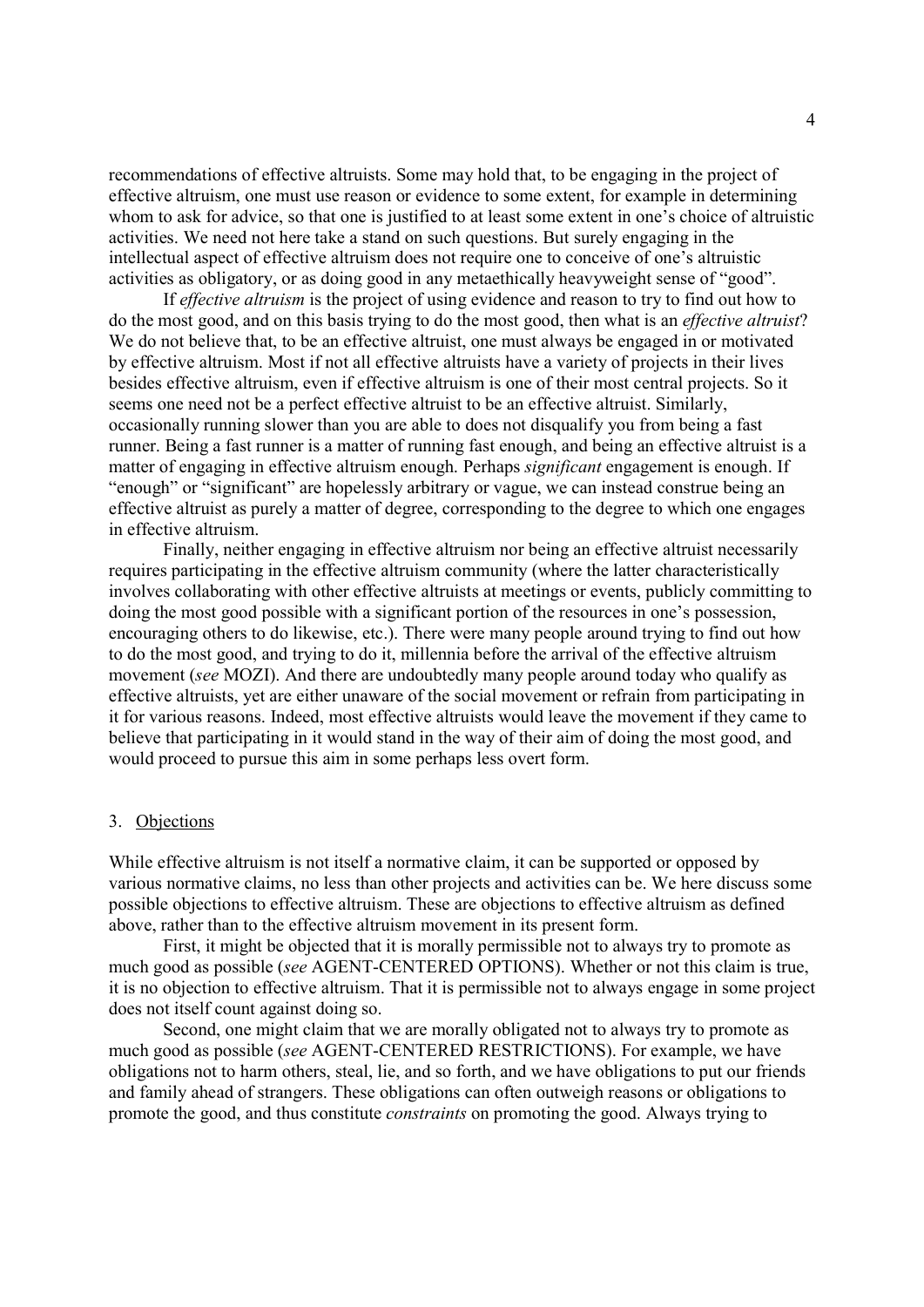promote the most good may involve harming others, stealing, lying, and neglecting friends and family. But an objection to always trying to promote the most good is no objection to trying to promote the most good in some but not all circumstances, or aspects of life. This is not a wholly satisfactory response, as it leaves it open that being a perfect effective altruist, or always engaging in effective altruism, would involve violating constraints. We therefore endorse a qualified definition of effective altruism, according to which effective altruism is the project of using evidence and reason to try to find out how to do the most good, and on this basis trying to do the most good, without violating constraints.

Third, one might object to effective altruism insofar as it is a wholly individualistic project, where the guiding question for each engaged in the project is "How can I do the most good, given what others are likely to do?" There seem to be many cases in which, even if we each do the most good we can individually, we do less good than we collectively could have done. Well-known coordination problems can give rise to such cases (Gibbard 1965). There may also be cases in which each individual member of some group cannot make any difference to the good, yet together the group can make a substantial difference (Nefsky 2011). Further, there are general and familiar Kantian worries of the form, "What if everyone did that?". For these various reasons, it may be undesirable to construe effective altruism as a solely individualistic project. We have deliberately left our definition of effective altruism underspecified with respect to individualism versus collectivism, leaving it open that the project be construed at least partly if not wholly collectively, so that its guiding question is "How can we together do the most good?". There is undoubtedly more work to be done in this area, both in theory and in practice (Dietz 2019; Collins forthcoming).

Fourth, one might object to effective altruism on epistemic grounds, claiming that we are utterly clueless about what activities will, in the indefinitely long run, do the most good (Lenman 2000). For example, we might be reasonably confident that deworming children will increase school attendance. How reasonably confident can we be about the further effects of increased school attendance (on who is born, or the state of the local economy, in the following year)? What about the effects of these further effects, and the effects of these further further effects, and so on? At some point effects become unforeseeable, in the sense that we have no reason whatsoever to regard them as more likely to result from some of our acts than from others. It is possible that, if you deworm a child, this will through some very long sequence of events result in the rise of a genocidal dictator in the next century. But we have no reason whatsoever to regard this remote effect as more likely to result from your deworming the child than from not deworming the child, and going to the movies instead. It may be true that, since the vast majority of the effects of our activities are unforeseeable, we are, overall, clueless about the effects of our activities. Even if this is true, and humbling, it is practically irrelevant. Our choice of activities can be guided by foreseeable effects, when we have some reason to regard them as more likely to result from some activities than others, but not by unforeseeable effects. The dark sea of unforeseeable effects is vast but also silent (Greaves 2016).

Fifth, one may object that, for any activity that has a very high probability of doing a lot of good, say, saving thousands of lives, there is some other activity with a very low probability of doing some sufficiently greater amount of good that effective altruism must rank higher. Consider existential risks, that is, risks of events that would either annihilate intelligent life on Earth or permanently and drastically curtail its potential (Bostrom 2003). Even setting aside the possibility that our distant descendants will settle the stars, Earth itself could host around 10<sup>16</sup> (ten million billion) people over the next billion years. If their lives would go well were all these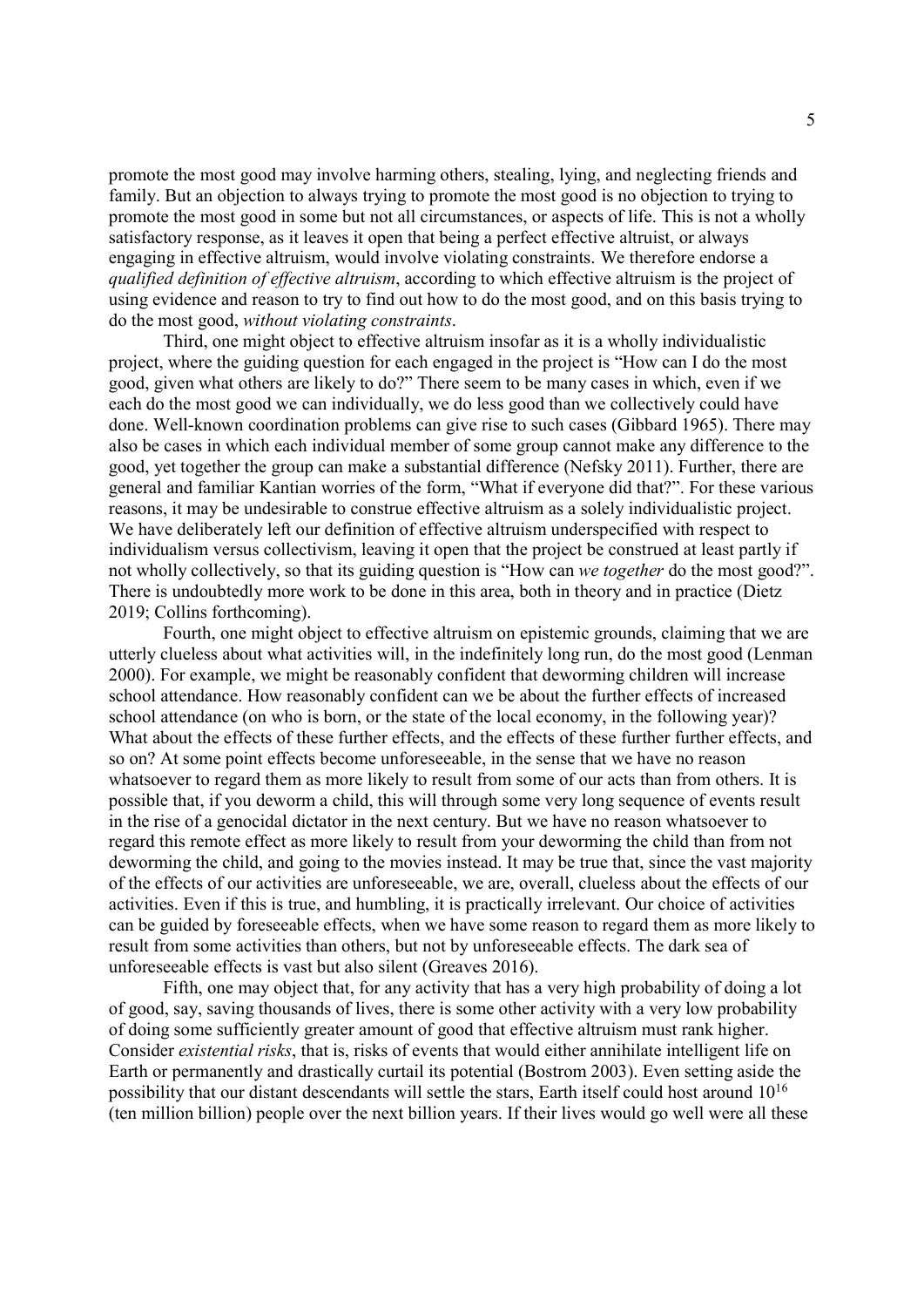people to exist, then ensuring their existence may do an astronomical amount of good. One might thus argue that engaging in an activity that even slightly reduces some particular existential risk does more good *in expectation* than engaging in an activity that will nearly certainly save a thousand lives today (see RISK). Our response to this objection is that questions of how to calculate expected goodness, aggregate well-being across separate individuals, and weight the well-being of possible future individuals, are all questions about which there is reasonable disagreement, both within philosophy and the effective altruist community. Effective altruism per se does not presuppose answers to these questions. Rather, working out the most plausible answers to these questions is itself part of the project of effective altruism (Beckstead 2013; Greaves and Ord 2017; MacAskill and Ord 2018).

Sixth, there are several axiological objections one might raise. It may be that there are no precisely measurable quantities of well-being. We here use a precise cardinal scale of well-being for the sake of illustration, but effective altruism does not essentially require this. If an ordinal ranking of activities in terms of well-being promoted is the most informative ranking obtainable, effective altruism would be about trying to find out and do those activities that are ranked highest. Next, consider activities that do quite different things: one prevents existing people dying of malaria, another prevents the existence of factory farmed animals, and a third ensures the existence of people in the far future. There may be many cases in which neither of two activities ranks higher than the other, in terms of well-being promoted, and yet they are not ranked equally either. We here somewhat hamfistedly refer to these as cases of "incommensurability" (see INCOMMENSURABILITY AND INCOMPARABILITY). Perhaps while there is commensurability between activities within categories like extreme poverty, animal suffering, and the far future, there is a degree of incommensurability across these categories, where the best in each category are incommensurable with each other even if the worst in each category is worse than the best in each of the others. Effective altruism would then be about trying to find out and do those activities that do no less good than those with which they are commensurable. The project would however have relatively little scope if there were rampant incommensurability, e.g., between any two activities that benefit separate individuals. But such rampant incommensurability seems independently implausible. Moreover, there may be ways of ranking incommensurable activities by appealing to tools for decision making under normative uncertainty (MacAskill 2016). A final axiological objection comes from those skeptical of the very notion of "the good, simpliciter" (Foot 1983; Thomson 2008). But effective altruism is (again, at least tentatively) about doing good in the sense of promoting well-being, or benefiting others. Any minimally plausible normative theory should be able to make sense of benefiting others, and have some nontrivial place for beneficence.

Continuing from this last point, we will close by very briefly noting a positive case for effective altruism. We find it hard to deny the minimal view that we have reason to benefit all others, regardless of their race, gender, nationality, and so forth, and more reason to benefit them more, and most reason to benefit them as much as possible, at least defeasibly and if other things are equal. This minimal view is "portable" in the sense that it can be found in a wide variety of normative theories (see CONSEQUENTIALISM; DEONTOLOGY; ROSS, W.D.; CONTRACTUALISM; VIRTUE ETHICS). While we believe the reasons of beneficence implied by the minimal view are of nontrivial weight, we need not here insist on how much weight they have relative to other reasons (for example, to benefit oneself or one's near and dear). There are further questions of whether and when these reasons of beneficence give rise to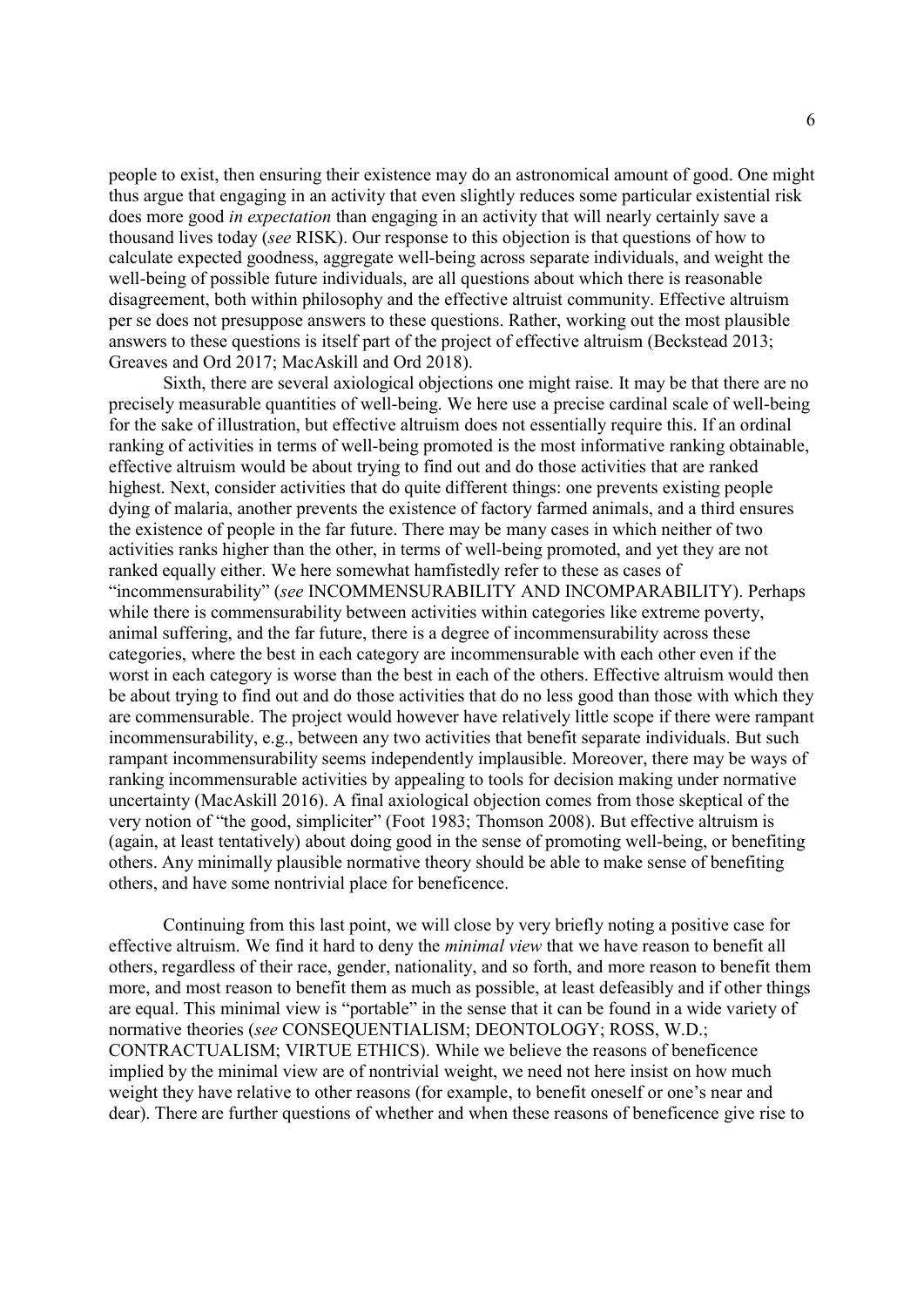obligations, and how such obligations would interact with moral options to sometimes do less than what is impartially best (Pummer 2016; Sinclair 2018). For now, we note only that the minimal view provides a relatively uncontroversial and ecumenical basis for effective altruism.

SEE ALSO: AGENT-CENTERED OPTIONS; AGENT-CENTERED RESTRICTIONS; AGGREGATION; CHARITY; CONSEQUENTIALISM; CONTRACTUALISM; DEONTOLOGY; IMPARTIALITY; INCOMMENSURABILITY AND INCOMPARABILITY; MOZI; PHILANTHROPY; PRIORITARIANISM; RISK; ROSS, W.D.; UTILITARIANISM; VIRTUE ETHICS; WELFARISM; WELL-BEING.

References:

80,000 Hours: https://80000hours.org/

Animal Charity Evaluators: https://animalcharityevaluators.org/

Beckstead, Nick 2013. On the Overwhelming Importance of Shaping the Far Future. PhD Thesis. Department of Philosophy, Rutgers University.

Bostrom, Nick 2003. "Astronomical Waste: The Opportunity Cost of Delayed Technological Development," Utilitas vol. 15, pp. 308-14.

Collins, Stephanie forthcoming. "Beyond Individualism," in Hilary Greaves and Theron Pummer (eds.), Effective Altruism: Philosophical Issues. Oxford: Oxford University Press.

Dietz, Alexander 2019. "Effective Altruism and Collective Obligations," Utilitas vol. 31, pp. 106-15.

Foot, Philippa 1983. "Utilitarianism and the Virtues," Proceedings and Addresses of the American Philosophical Association vol. 57, pp. 273-83.

Gibbard, Allan 1965. "Rule-Utilitarianism: Merely an Illusory Alternative?" Australasian Journal of Philosophy vol. 43, pp. 211-20.

GiveWell: https://www.givewell.org/

Greaves, Hilary 2016. "Cluelessness," Proceedings of the Aristotelian Society vol. 116, pp. 311- 39.

Greaves, Hilary and Ord, Toby 2017. "Moral Uncertainty about Population Axiology," Journal of Ethics and Social Philosophy vol. 12, pp. 135-67.

Lenman, James 2000. "Consequentialism and Cluelessness," Philosophy and Public Affairs vol. 29, pp. 342-70.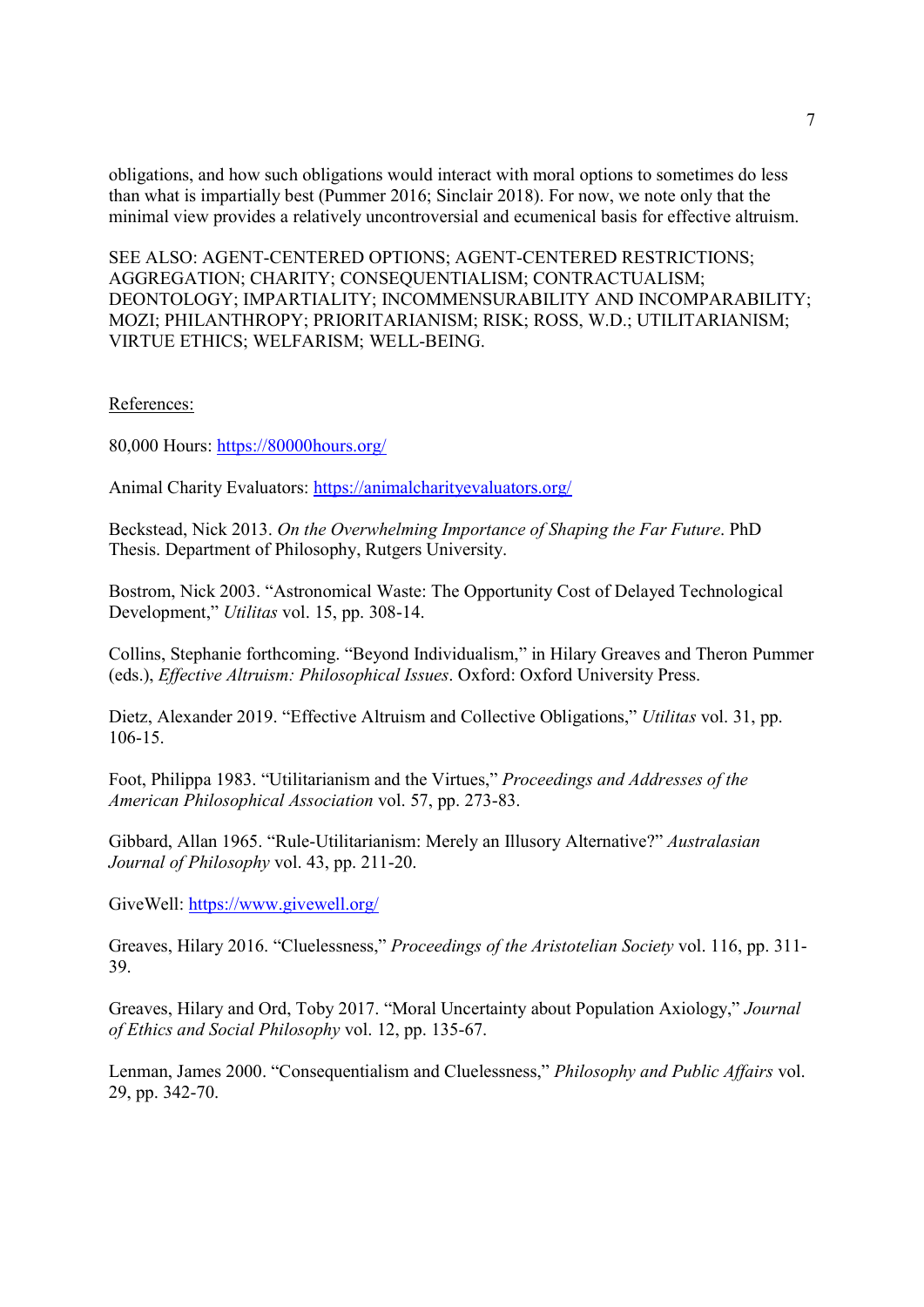MacAskill, William 2016. "Normative Uncertainty as a Voting Problem," Mind vol. 125, pp. 967-1004.

MacAskill, William and Ord, Toby 2018. "Why Maximize Expected Choice-Worthiness?" Noûs doi: 10.1111/nous.12264, pp. 1-27.

MacAskill, William forthcoming. "The Definition of Effective Altruism," in Hilary Greaves and Theron Pummer (eds.), Effective Altruism: Philosophical Issues. Oxford: Oxford University Press.

Merrill, Dave 2017. "No One Values Your Life More Than the Federal Government," Bloomberg: https://www.bloomberg.com/graphics/2017-value-of-life/.

Nefsky, Julia 2011. "Consequentialism and the Problem of Collective Harm: A Reply to Kagan," Philosophy and Public Affairs vol. 39, pp. 364-95.

Parfit, Derek 1984. Reasons and Persons. Oxford: Oxford University Press.

Pummer, Theron 2016. "Whether and Where to Give," Philosophy and Public Affairs vol. 44, pp. 77-95.

Sinclair, Thomas 2018. "Are We Conditionally Obligated to Be Effective Altruists?" Philosophy and Public Affairs vol. 46, pp. 36-59.

Singer, Peter 2009. Animal Liberation, updated edition. New York: Harper.

Thomson, Judith 2008. Normativity. Peru, Illinois: Open Court.

Voorhoeve, Alex 2014. "How Should We Aggregate Competing Claims?" Ethics vol. 125, pp. 64-87.

#### Suggested Readings:

Arrhenius, Gustaf, Bykvist, Krister, Campbell, Tim, and Finneron-Burns, Elizabeth (eds.) forthcoming. The Oxford Handbook of Population Ethics. Oxford: Oxford University Press.

Barry, Christian and Øverland, Gerhard 2016. Responding to Global Poverty: Harm, Responsibility and Agency. Cambridge: Cambridge University Press.

Buchak, Lara 2013. Risk and Rationality. Oxford: Oxford University Press.

Greaves, Hilary and Pummer, Theron (eds.) forthcoming. Effective Altruism: Philosophical Issues. Oxford: Oxford University Press.